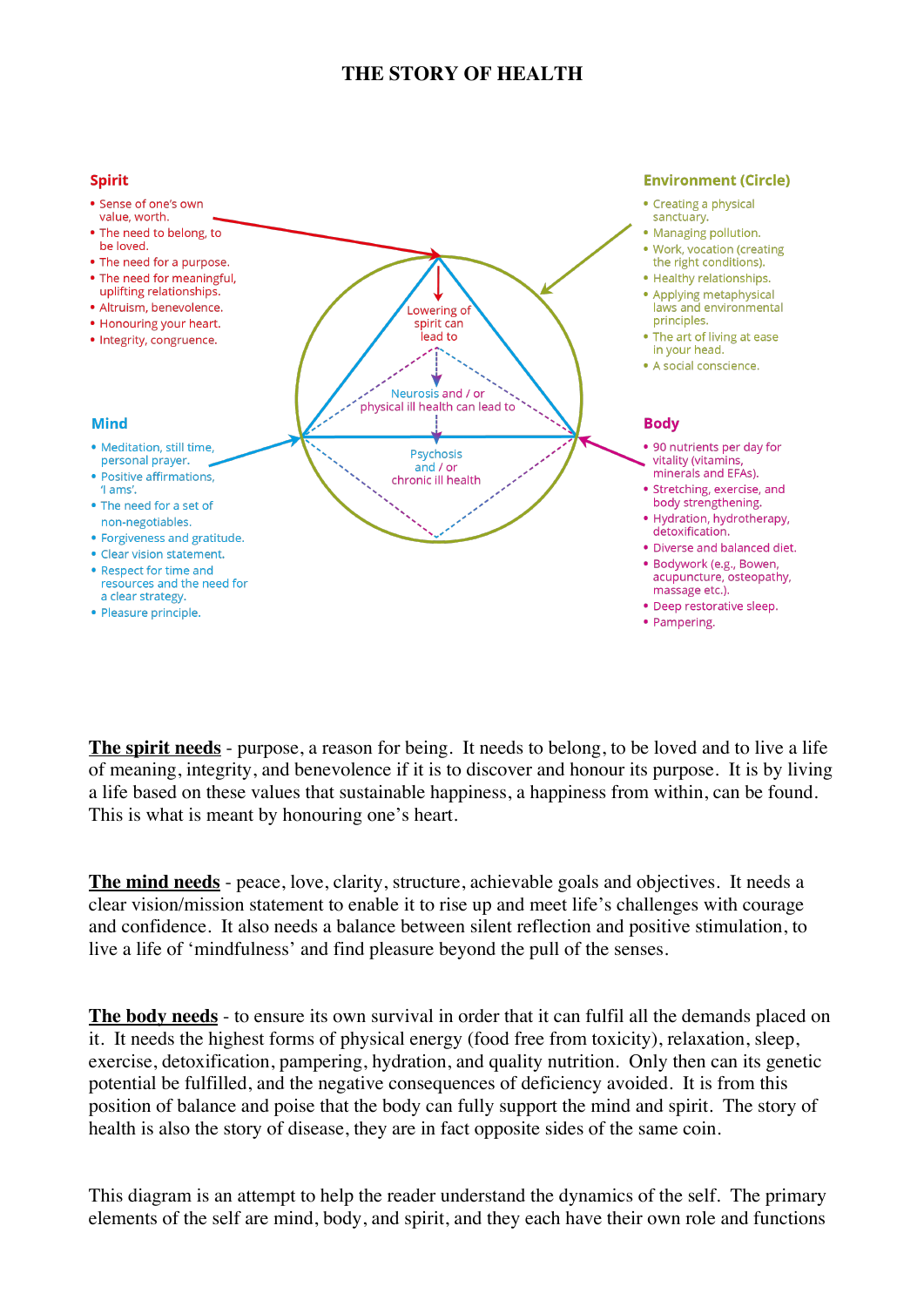and a deep subtle relationship to each other. All three interface with the environment (represented by the circle), setting up the drama we call life. Under each of the four headings are listed some of their primary needs and how they can be met. This is not a definitive list by any means, but it does help to explain or to help us understand what is needed to transform things within each aspect of the self, thereby restoring physical and/or mental health.

The equilateral triangle represents the ideal state of balance and harmony between all three, a position where the pull and tension between mind, body and spirit is opposite and equal. This means all three are having all their needs met and as a result are happily performing their roles and the relationship with the environment is as it ought to be, free of conflict. The triangle illustrated by the dotted lines, indicates a position where health has been compromised and there begins a journey of 'dis-ease'. This is where the self no longer relates to all its parts in an equal and opposite way. The equal force created as a result of each one's needs being met has been lost. This 'dis-ease' is often, in the first instance, set up by a tension between Mind and Body (see handouts persuading the body  $1 \& 2$ ) or by a loss of direction or purpose. This 'disease' left unchecked will in time become disease either of a biological or psychological nature. If the body pulls the mind away from its ideals, intentions, and ambitions (as it strives to get its own needs met) then the mind loses its way, and the spirit is lowered as a result of this tug of war. The mind's pursuit of excellence and the fulfillment of its ambitions can also pull against the body so that the body's needs are neglected, and this imbalance causes biological tension and often ill health - and also deflates the spirit. The spirit thrives on the feeling of being at one with itself, truly at peace, happy to its core, so when there is tension in the system it suffers and so does one's health.

The lowering of spirit can manifest in different people in different ways e.g., stress, anxiety, panic, depression, phobias etc. The individual may well live in that psychological/emotional malaise for years, aware of their dysfunction yet feeling unable to change it. Equally the manifestations may be physical in nature e.g., ulcers, I.B.S, lowering of one's immune response (with the resulting health complications), central nervous system disorders etc. These too may be spasmodic or become life-long issues, dependent on the individual response.

Neurosis could be described as losing the self, losing a sense of control over your life whilst being aware of that, yet feeling unable to halt the demise. Psychosis on the other hand is where the individual is so bound by despair, pain, hurt etc. that one's sense of self seems to have evaporated. It is this almost total sense of disassociation that makes working with psychosis such an enormous challenge. To be so far removed from Spirit (one's sense of value and need for a purpose) is arguably the greatest sickness of them all. Physical illness, especially when it becomes chronic in nature, can also cause a severing of the connection with the self, leading to a loss of spirit, a loss of hope.

All three elements (mind/body/spirit) are equally important in the story of health, as the illustration suggests, but it is spirit and mind that in an ideal world would be managing and maintaining balance and harmony within the self. However, without proper respect and attention to the body's needs and to environmental factors, it is extremely difficult through will alone to stem the tide of negativity. So, to lift oneself out of neurosis or physical challenges/ill health and avoid the 'trap door', which leads to psychosis and/or chronic health issues we need to respond systematically, and creatively to our biological and environmental needs. Then the mind will be able to fulfill its highest ideals and ambitions and the spirit will rise and be able to pursue a life of value, meaning and purpose.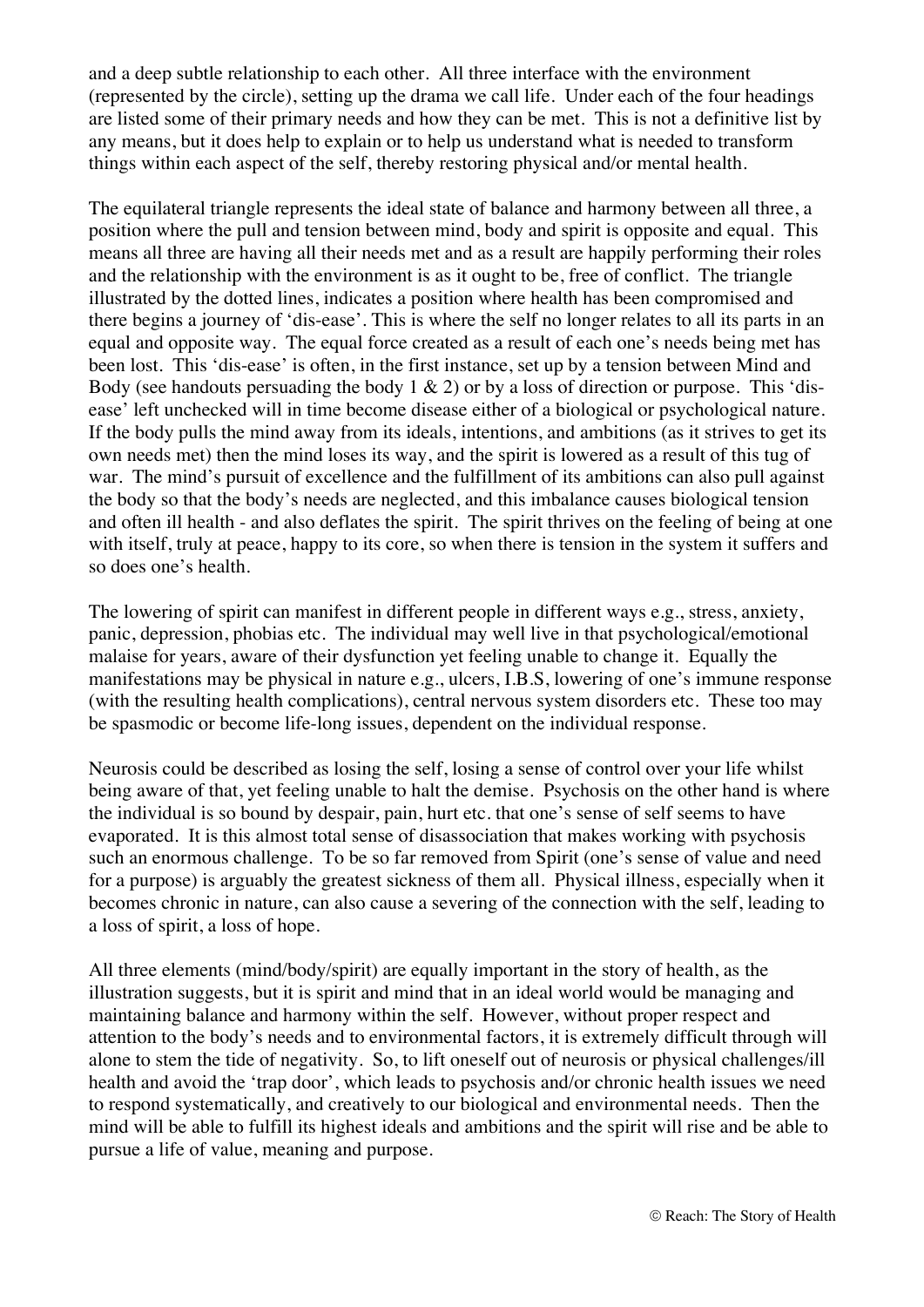## **THE STORY OF HEALTH 2**

Hopefully what you will have learnt from the original handout is the importance of the relationship between mind, body, spirit, and environment. The relationship between these four aspects underpins the whole of life. Without their synergy, well-being and happiness are no more than fleeting experiences. Their relationship is deep, subtle, and multi-factorial and in this handout, we will further explore those subtleties and intricacies.

Although the mind and spirit are arguably the key players in this synergistic dance, the truth is without the needs of the body being met and the environment being right, the mind and spirit eternally struggle to prosper. A wonderful analogy for understanding the concept of the relationship between the four is to imagine a table with four legs. Which leg is most important? By conceptualising a table with four legs it becomes clear that all are of equal importance and should be appropriately positioned and equal in size. In the same way, the table of the self cannot be balanced, stable and able to fulfill its potential if the mind, body, spirit and environment are not all equally tended to and respected. There needs to be equal attention given to all four if the table (the self) is to perform at its highest level. So, when thinking of the story of health, keep remembering the four legs of the table. Are they positioned correctly in your life? Are they equal in length and dimensions? Where there is any discrepancy in this regard you will continue to fall short of your potential.

In order to create balance and stability in your life, one often needs to begin the process of transformation by initially focusing on the body and the environment. These two are most likely to be undermining and limiting your growth and we would encourage you to look in these two areas first. If the body is not having its needs met (see Persuading the Body 1, 2 and 3) then it will continue to work against the mind and limit the growth of the spirit and so the needs of the body must not be neglected. Equally, if your environment does not offer you a sanctuary, a genuine place of safety and retreat, then once again both mind and spirit will limp along in a dysfunctional way. Your environment needs orderliness to foster growth in the other three aspects of the self, so it is important to get colours, fragrances and aesthetics right in your personal space. It is also important to understand and develop the other aspects of environment (see Spirit Mind Body Plan and Spirit Mind Body and Environment). So, although we would stress that all four are equally important, we would want this conundrum to be understood. The paradox being that almost certainly the process of personal transformation will be best achieved by making any necessary biological and environmental changes first. This way the mind and spirit are propelled forwards and the tensions particularly between mind and body are removed. If the biological and environmental needs are not addressed, they become a gale force wind blowing against one's ambitions and aspirations. In order for that gale force wind to be blowing at your back, try meeting the needs of your body and sculpt your environment to suit you, then your progress will be swift and smooth.

By understanding the deep and subtle relationship between spirit, mind, body and environment the keys to your happiness lie in the palm of your hand. So, plan the changes you need to make and make them as quickly as you can. Take back responsibility for you. However, you've arrived at your current position in life, remember you cannot change the past, but you can change the way it affects you! It's time for change and change begins with you!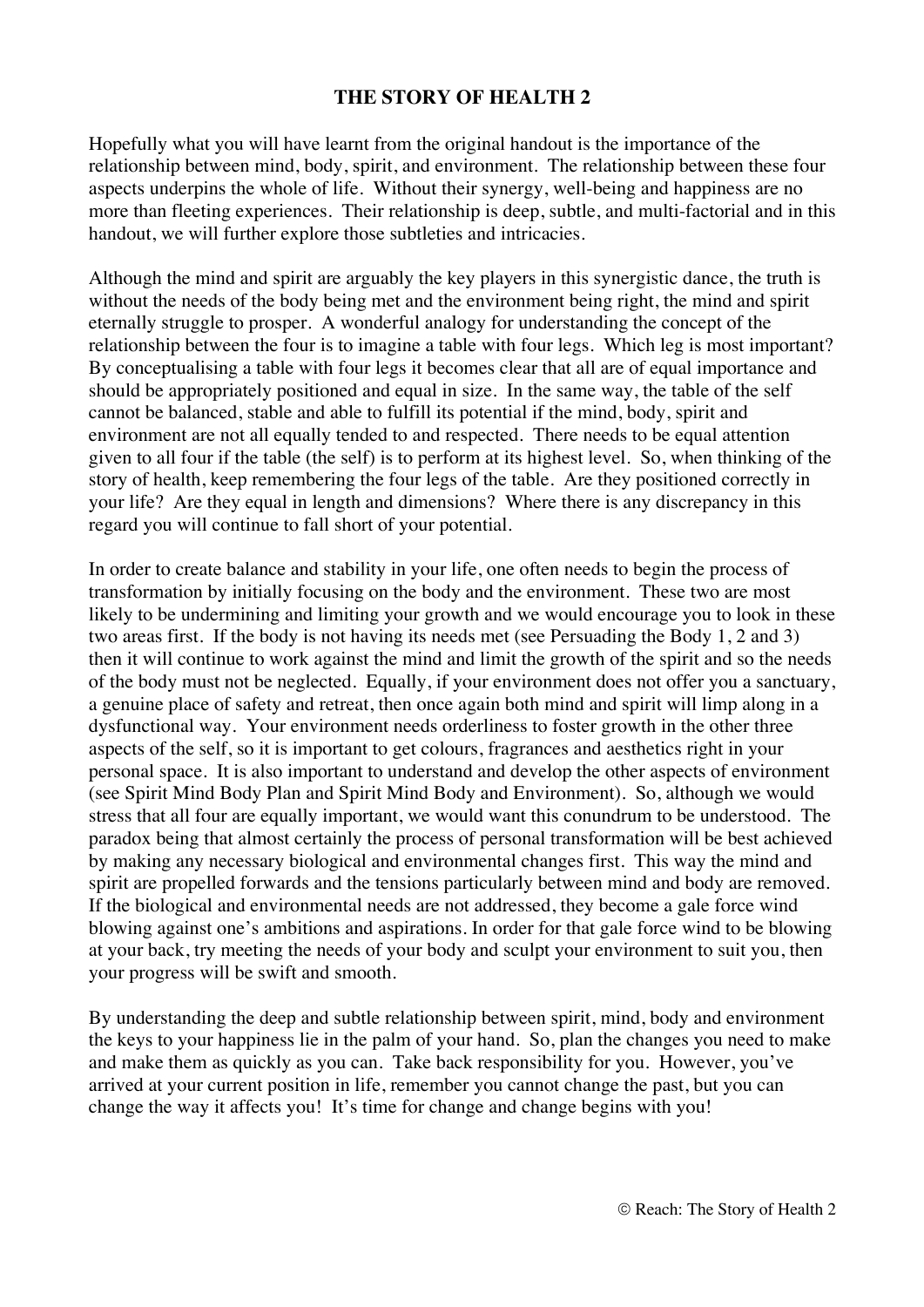## **THE STORY OF HEALTH 3**

The Story of Health series is the most important of our handouts because it begins to pull together all the other hundreds of handouts and resources we have produced. As unashamed, holistic integrationists we believe the vast and complex subject of the human condition can be quite easily understood when we stop worshipping at only one altar of knowledge. There are so many self-proclaimed 'Holy Grails' offering the answer to our 'prayers'. They claim to provide us with the 'missing link' that will complete our chain of misunderstanding and enable us to understand what has so far been beyond our grasp. Rarely is that true. The many systems of knowledge offering us countless explanations have, in the main, helped to serve up more confusion than clarity! There is too much ego and posturing as each one stands steadfast in its perspective, each failing to see the bigger picture. The truth is only really found when we bring about a dialogue between the different bodies of knowledge and their many insights. It's not in the alleged differences that the jigsaw puzzle of life is understood, it is at the points of merger, the points where the information actually fits together.

When you take the competition out of the pursuit for clarity and truth and replace it with cooperation, a different picture emerges – one that begins to make sense! Go back to The Story of Health and really study and reflect on its contents and you will find it answers so many of those unanswered questions. It explains why we keep stumbling in our pursuit for wellbeing and happiness. Probably most of all it explains the inter-connectedness of our lives, which is why if we are to worship at any altar let it be where knowledge does not compete, but where it cooperates. Let us explore this interconnectedness and need for co-operation further with a few examples.

Did you know that a 2% reduction in your water consumption can lead to up to a 50% reduction in your concentration and performance? So, the impact on the body directly affects the mind. This reduction in concentration and performance also changes the way you feel about yourself, therefore impacting on the spirit. So, body, mind and spirit are all affected by your water intake!

Did you know that one of the biggest causes of stress, anxiety and depression is a life without meaning and purpose? When this spiritual need is not met it cuts us off from a sense of being part of something, a sense of belonging. The consequences on the mind and body are staggering. When we live in a place of such stress a cascade of chemical messengers (neuropeptides, hormones and neurotransmitters) floods the blood stream via the pituitary gland. These messengers in turn carry the negative message body-wide, impacting on literally every cell, system and organ. This toxic flooding of the body not only undermines our physical health, but it spoils and corrupts our thinking. So once again spirit, body and mind impact on one another.

Did you know that when the organs of detoxification, the colon, liver, lungs, skin, lymph glands, kidneys etc., are 'bunged up' with waste, they are unable to keep the pathways for health clear, and endotoxicity (poisoning of the system) ensues? Endotoxicity contaminates the blood and once this has taken place in the body, nothing escapes. As the blood passes through the brain (the seat of consciousness) all our mental faculties are affected, especially perception, memory, self-esteem, concentration, and feelings. This distortion in consciousness leads to doubts, fear and paranoia and the spirit again loses its way.

Did you know that there is more pollution to be found in your home than in the environment at large? There are literally countless offenders – dust mites, bed bugs, xenoestrogens (chemicals that act on our bodies like oestrogen – found in carpets, paints, plastics etc.), innumerable